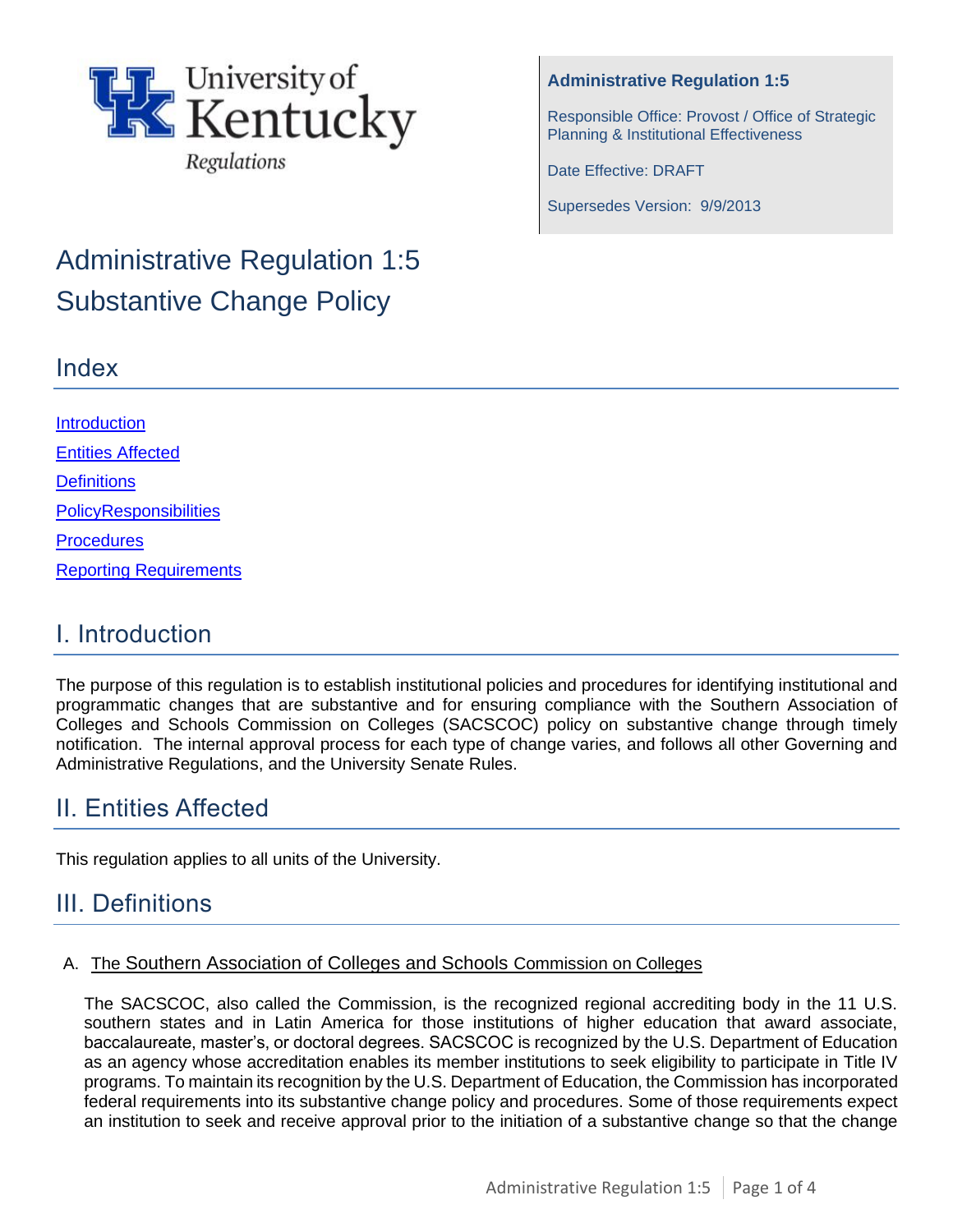can be included in the institution's scope of accreditation.

B. Substantive Change

Substantive change is a significant modification or expansion of the nature and scope of an accredited institution, as defined in SACSCOC's substantive change policy. The types of substantive change and the procedures for addressing them appropriately are found in the SACSCOC's [policy on substantive](http://www.sacscoc.org/pdf/081705/Substantive%20change%20policy.pdf) [change](http://www.sacscoc.org/pdf/081705/Substantive%20change%20policy.pdf)  and on its substantive changes [website.](http://www.sacscoc.org/SubstantiveChange.asp)

<https://sacscoc.org/app/uploads/2019/08/SubstantiveChange.pdf> https://sacscoc.org/accrediting-standards/substantive-changes/

Additional definitions related to substantive change are found in the SACSCOC's [policy on substantive](http://www.sacscoc.org/pdf/081705/Substantive%20change%20policy.pdf) [change:](http://www.sacscoc.org/pdf/081705/Substantive%20change%20policy.pdf)  <https://sacscoc.org/app/uploads/2019/08/SubstantiveChange.pdf>

# <span id="page-1-0"></span>IV. Policy

The University of Kentucky must notify the Southern Association of Colleges and Schools Commission on Colleges of changes in accordance with its substantive change policy and, when required, seek approval prior to the initiation of changes.

# V. Responsibilities

- A. Chief Administrative Officers (CAOs)<sup>1</sup> are responsible for:
	- 1. Being knowledgeable about what constitutes a substantive change as defined by SACSOC's substantive change policy;
	- 2. Notifying the Accreditation Liaison of any potential substantive changes to ensure that the institution follows all appropriate timelines and procedures;
	- 3. Monitoring the instruction that occurs at off-campus instructional sites and through cooperative academic arrangements to ensure compliance with SACSOC's Principles of Accreditation and substantive change policy; and
	- 4. Coordinating the preparation of a prospectus or other documentation, as required.
- B. The Accreditation Liaison is responsible for:
	- 1. Being knowledgeable about what constitutes a substantive change as defined by SACSCOC's substantive change policy;
	- 2. Monitoring any changes to SACSCOC's substantive change policy;
	- 3. Ensuring the timely notification to SACSCOC of all required substantive changes;
	- 4. Informing campus leaders about substantive change policy requirements;
	- 5. Gathering information about campus activities related to substantive change from CAOs and the University Senate;

<sup>1</sup> Defined in Administrative Regulation 3:16 Review of Chief Administrative Officers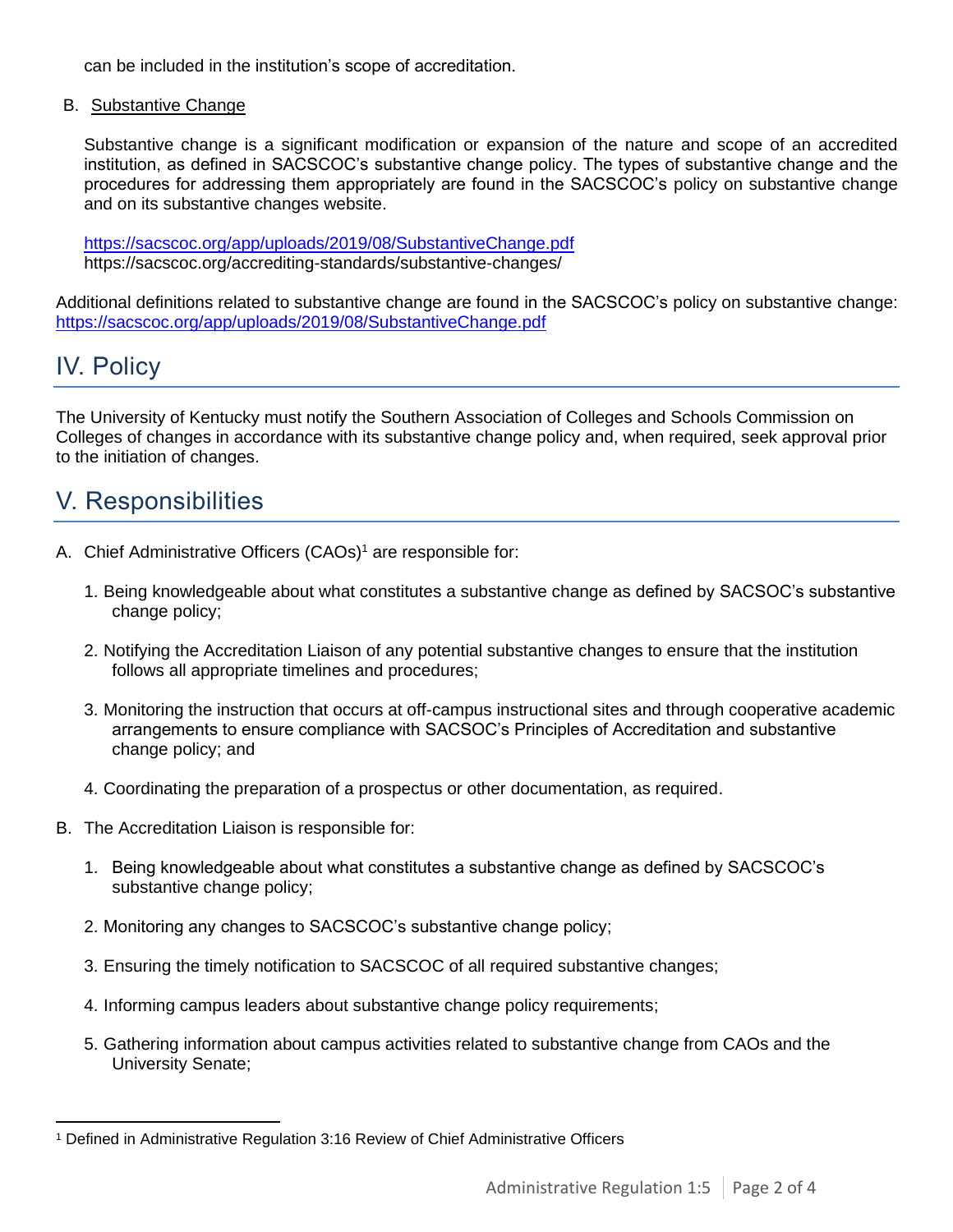- 6. Serving on leadership councils, to facilitate the identification of potential substantive changes;
- 7. Making and documenting institutional decisions about whether an action is or is not a substantive change;
- 8. Maintaining an record of substantive change decisions; and
- 9. Supporting the preparation of any prospectus or other documentation that may be required.

C. The University Senate is responsible for developing and maintaining procedures and forms related to course and academic program approval, and to course/program changes, that ensure proposals have been reviewed for adherence to SACSCOC's substantive change policy.

#### VI. Procedures

#### A. Procedures for Identifying Substantive Changes

Potential substantive changes are proactively identified during the academic program approval process and through the Biannual Substantive Change Notification process.

#### 1. Academic Approval Process

In accordance with its academic approval responsibilities as established in *GR IV*, the University Senate must maintain academic program approval procedures and forms that:

- a) Recognize substantive changes related to academic programs in appropriate approval documents. These documents will accompany the proposal at each step; and
- b) Provide for timely notification to the Commission on Colleges prior to change implementation, as required by the SACSCOC substantive change policy.

#### 2. Biannual Substantive Change Notification

The Accreditation Liaison must contact all Chief Administrative Officers (CAOs, as defined in AR 3:16), and the University Senate Council Chair, about the SACSCOC substantive change policy and the institutional substantive change policy on a biannual basis to:

- a) Notify them about the policy and any changes related to the policy; and
- b) Request notification of substantive changes planned for the next 12-month period. The 12 month timeframe will provide a long-range outlook to ensure that notifications can be carried out six months prior to implementation of substantive change.

#### B. Procedures for Determining Substantive Change

When a potential substantive change is identified through the University Senate academic approval process or through notification from a Chief Administrative Officer, the Accreditation Liaison must:

1. Collect any additional information necessary to determine whether the planned change is considered substantive under the policy;

2. Make a determination as to whether the planned change requires no action, notification of SACSCOC or prior approval by SACSCOC;